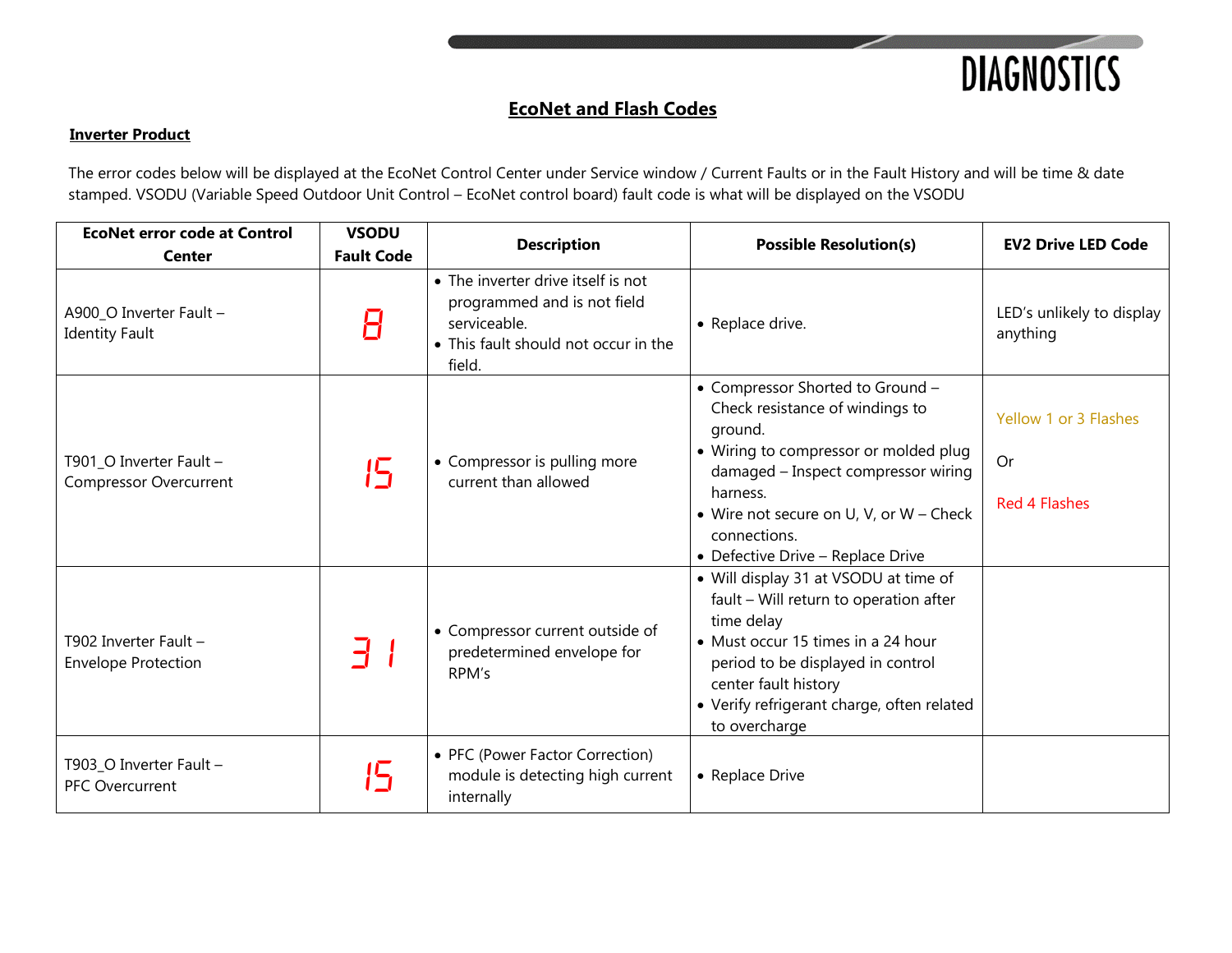

| T904_O Inverter Fault -<br>DC Bus Overvoltage    | 15 | • Verify line voltage to<br>equipment/drive does not exceed<br>maximum allowable voltages<br>• Incoming - >285 VAC<br>• DC Bus - >385 VDC | • Correct incoming line voltage issue<br>• Replace Drive                                                                                                                                                                                                                                                                      | <b>Yellow 7 Flashes</b>  |
|--------------------------------------------------|----|-------------------------------------------------------------------------------------------------------------------------------------------|-------------------------------------------------------------------------------------------------------------------------------------------------------------------------------------------------------------------------------------------------------------------------------------------------------------------------------|--------------------------|
| T905_O Inverter Fault -<br>DC Bus Undervoltage   | 15 | • DC Bus voltage has dropped<br>below acceptable voltage<br>• Incoming Voltage <187 VAC<br>• DC Bus Voltage <175 VDC                      | • Fault will reset when voltage is<br>returned. Early VSODU firmware<br>(Before VSODU Rev 41) may not<br>properly reset this fault. Update<br>VSODU firmware to later revision.<br>• Can occur with power flicker due to<br>storms, will reset when voltage<br>returns after delay.<br>• Check Incoming Line Voltage to Drive | <b>Yellow 8 Flashes</b>  |
| A906_O Inverter Fault -<br>AC Input Overvoltage  | 28 | • Incoming Voltage > 275 VAC                                                                                                              | • Verify Incoming voltage to Drive by<br>measuring voltage at L1 to L2                                                                                                                                                                                                                                                        | <b>Yellow 10 Flashes</b> |
| A907_O Inverter Fault -<br>AC Input Undervoltage | 77 | • Incoming voltage <170 VAC                                                                                                               | • Verify Incoming voltage to Drive by<br>measuring voltage at L1 to L2                                                                                                                                                                                                                                                        | <b>Yellow 9 Flashes</b>  |
| T908_O Inverter Fault -<br>PIM Over-temp         | 15 | • Indicates the PIM (Power Inverter<br>Module) on the drive is<br>overheated.<br>• May stop or fold back<br>compressor RPM                | • Check Outdoor fan operation<br>• Check Condenser coil for cleanliness<br>• Check Drive Heat Sink                                                                                                                                                                                                                            | Yellow 4 or 18 Flashes   |
| T909_O Inverter Fault -<br>PFC Over-temp         | 15 | • Indicates the PFC (Power Factor<br>Correction) is overheated.<br>• May stop or fold back<br>compressor RPM                              | • Check Outdoor fan operation<br>• Check Condenser coil for cleanliness<br>• Check Drive Heat Sink                                                                                                                                                                                                                            | Yellow 5 or 19 Flashes   |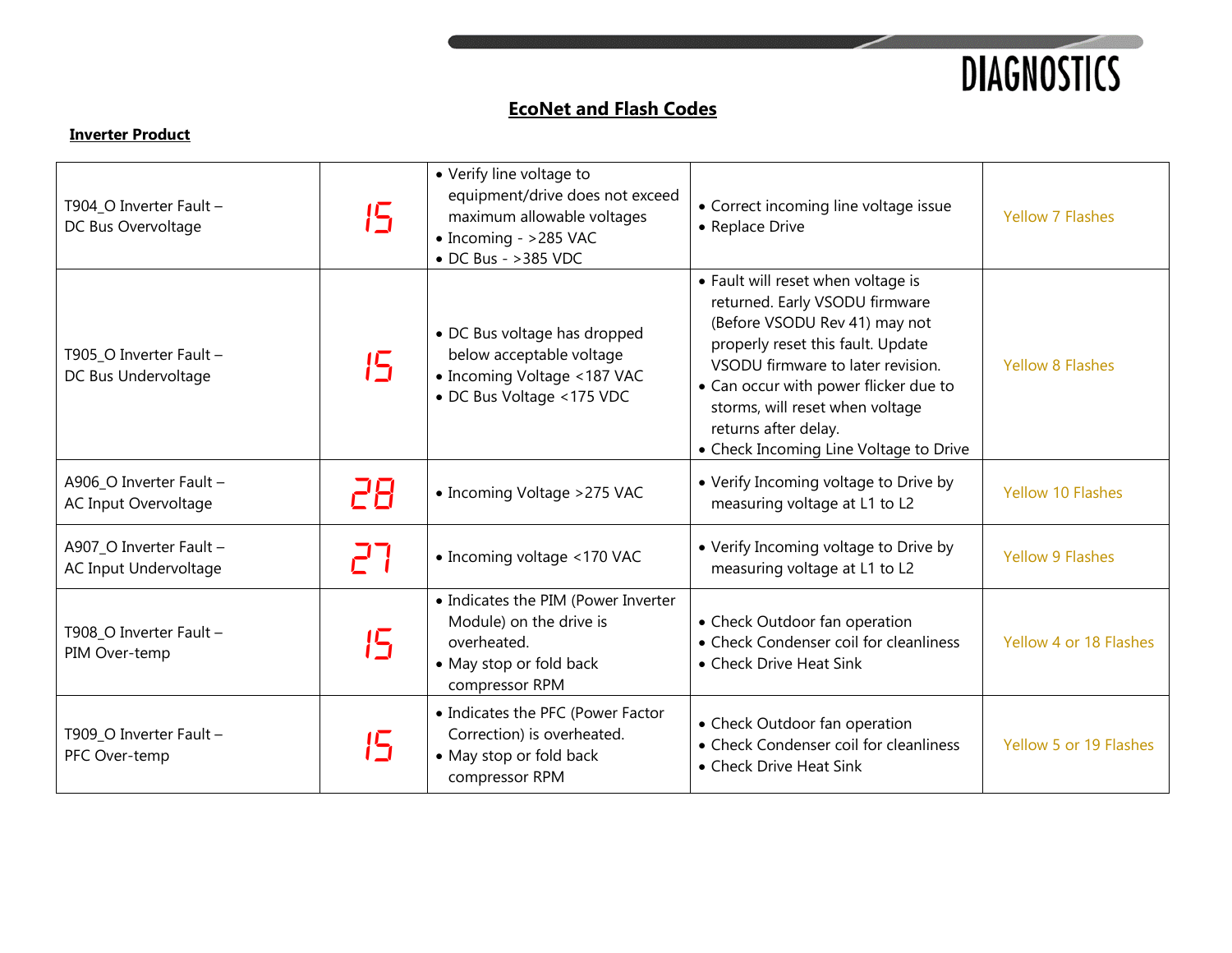

| A910_O Inverter Fault -<br>Lost Rotor Position | 15 | • Compressor rotor not matching<br>speed command<br>• Measured via Back EMF                                                           | • Verify Compressor Connections at U,<br>V, W and Molded plug<br>• System Grossly Overcharged<br>• Compressor Tight or Locked<br>• Drive Defective - Solder Bridging                                 | <b>Yellow 2 Flashes</b>  |
|------------------------------------------------|----|---------------------------------------------------------------------------------------------------------------------------------------|------------------------------------------------------------------------------------------------------------------------------------------------------------------------------------------------------|--------------------------|
| T911_O Inverter Fault -<br>Current Imbalance   | 16 | • Compressor Current Imbalance                                                                                                        | • Verify Compressor Connections at U,<br>V, W and Molded plug<br>• Check Compressor Windings for<br>significant differences in resistance.                                                           | Red 14 Flashes           |
| A912_O Inverter Fault -<br>Micro Fault         | lБ | · Micro on Drive faulted                                                                                                              | • Hard Reset on Drive<br>• If Hard Reset fails, replace Drive                                                                                                                                        | Red 13 Flashes           |
| A913_O Inverter Fault -<br>PIM Sensor Open     | 15 | • Power Inverter Module<br>temperature sensor is open                                                                                 | • Replace Drive                                                                                                                                                                                      | <b>Red 2 Flashes</b>     |
| T914_O Inverter Fault -<br>DC Voltage Low      | 15 | • DC Bus Voltage is running low                                                                                                       | • Check Incoming Line Voltage at L1 to<br>$\sqrt{2}$<br>• Voltage on DC Bus is generally 325 to<br>380VDC.<br>• PIM on Drive Defective<br>• Replace Drive                                            | <b>Yellow 17 Flashes</b> |
| T915 O Inverter Fault -<br>Discharge Temp      | 15 | • Compressor Discharge<br>Temperature has exceed 225°F<br>degrees and compressor may<br>fold back until temperature is<br>below 200°F | • Verify Operating Superheat and<br>Charge<br>• Check Reversing Valve for leakage<br>from Discharge to Suction<br>• Check DLT Sensor Connection to<br><b>Drive</b><br>• Verify DLT sensor resistance | <b>Yellow 6 Flashes</b>  |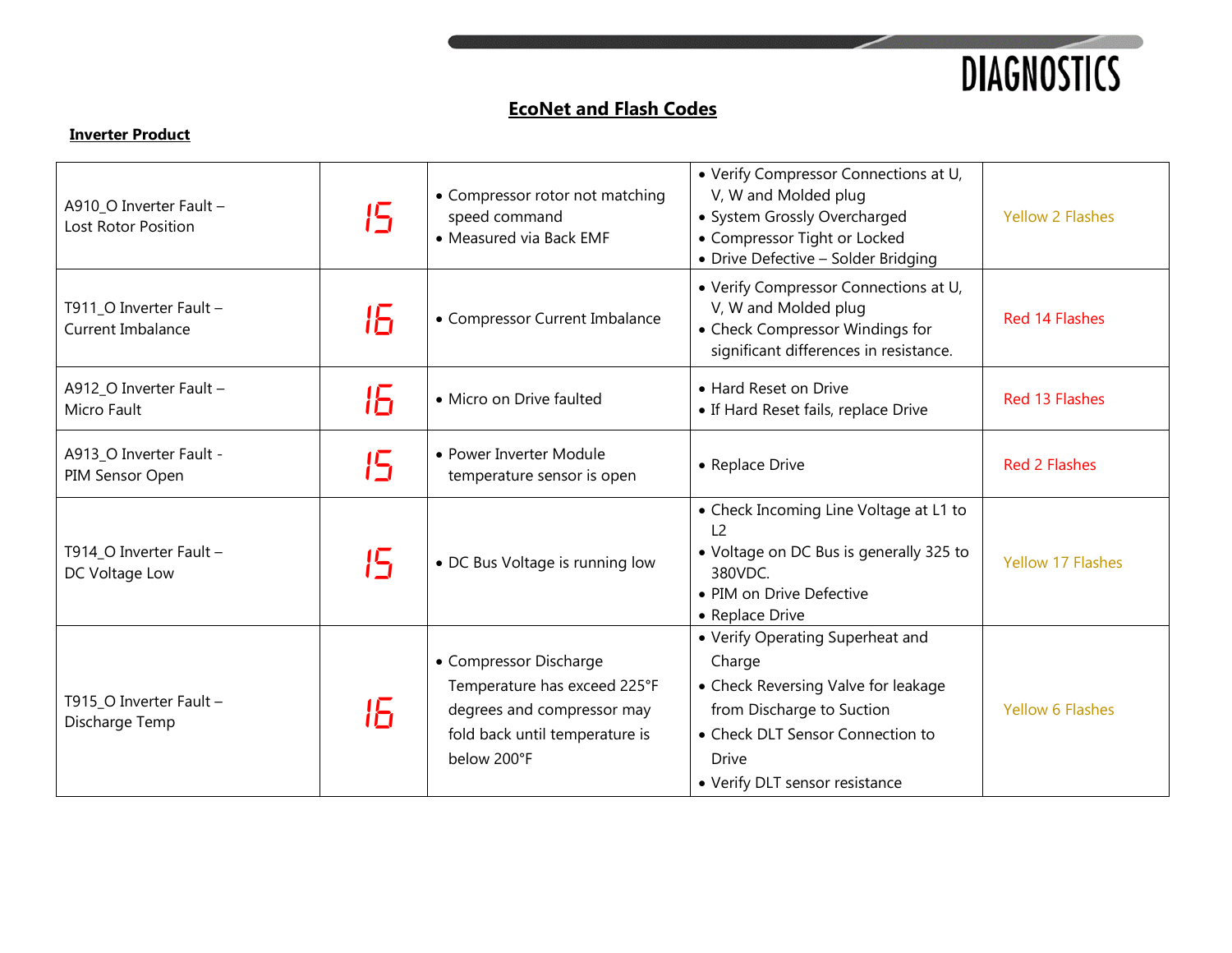

| A919_O Inverter Fault -<br>PFC/DSP Comm Fault      | 15             | • Drive lost internal communication<br>between PFC and DSP | • Check Mod Bus Cable<br>• Hard Reset of Drive<br>• If fault persists - replace drive                                                                                                                                  | <b>Red 9 Flashes</b>     |
|----------------------------------------------------|----------------|------------------------------------------------------------|------------------------------------------------------------------------------------------------------------------------------------------------------------------------------------------------------------------------|--------------------------|
| A920_O Inverter Fault -<br>COM/DSP Comm Fault      | 16             | • Drive lost internal communication<br>between PFC and DSP | • Check Mod Bus Cable<br>• Hard Reset of Drive<br>• If fault persists - replace drive                                                                                                                                  | <b>Red 8 Flashes</b>     |
| A921_O Inverter Fault -<br>PFC Temp Sensor Open    | lБ             | • Sensor to PFC Is either low or<br>open                   | • Verify proper airflow over the<br>heatsink of the drive. Remove any<br>obstructions<br>• Check the compressor is operating<br>with in specified limits.<br>• 3. If the problem still persists, replace<br>the drive. | Red 1 Flash              |
| T922_O Inverter Fault -<br>PIM Temp Foldback       | $\mathfrak{l}$ | • Drive has folded back as a result<br>of PFC temperature  | • Verify proper airflow over the<br>heatsink of the drive. Remove any<br>obstructions<br>• Check the compressor is operating<br>with in specified limits.<br>• 3. If the problem still persists, replace<br>the drive. | <b>Yellow 21 Flashes</b> |
| A925_O Inverter Fault -<br>Compressor Model Unkown | lБ             | • Drive size and model data card<br>do not match           | • Incorrect Memory Card has been<br>installed<br>• Incorrect Inverter Drive has been<br>installed                                                                                                                      | <b>Yellow 22 Flashes</b> |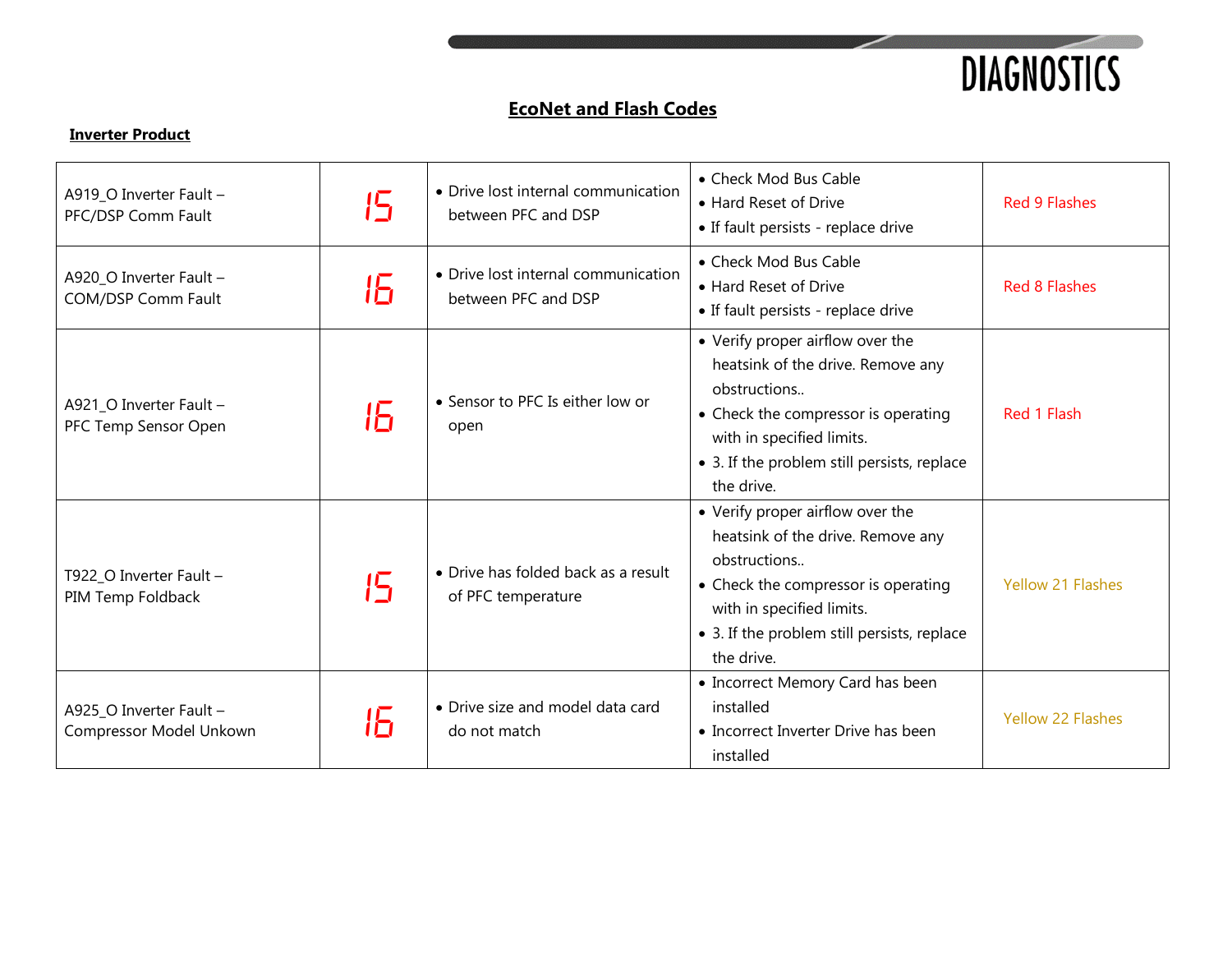

| A927_O Inverter Fault -<br>DLT sensor Open                          | 15 | • Discharge Line Temperature<br>Sensor is open                                                                     | • Check DLT sensor connection to drive<br>• Check DLT sensor resistance to temp                                                                                                                                                             | <b>Red 3 Flashes</b> |
|---------------------------------------------------------------------|----|--------------------------------------------------------------------------------------------------------------------|---------------------------------------------------------------------------------------------------------------------------------------------------------------------------------------------------------------------------------------------|----------------------|
| A928_O Locked                                                       | 16 | • This is an indication that the<br>system is locked out and needs to<br>be reset                                  | • Check fault history for cause of<br>lockout condition at control center<br>• Address fault as indicated in history                                                                                                                        |                      |
| A929_O 240VAC Missing or Comm<br>Failure<br>(Formerly Comm Failure) | lБ | • Drive is either not powered or<br>there is a problem with the mod<br>bus cable between VSODU and<br><b>Drive</b> | • Verify Line voltage to unit is on and is<br>measured by reading line voltage into<br>drive at L1-L2<br>• Check Modbus cable between VSODU<br>and Drive. Closely Examine pins in<br>connectors<br>• Hard Reset of Drive<br>• Replace Drive | Red 11 Flashes       |
| A950_O Configuration Data Restore<br>Failure                        |    | • Firmware in VSODU is corrupt                                                                                     | • Replace Firmware in VSODU                                                                                                                                                                                                                 |                      |
| A951_O Memory Card Data Write<br>Failure                            |    | • VSODU is unable to write data to<br>memory card                                                                  | • Possible Damage to solder joints on<br>back of memory card socket on<br><b>VSODU</b><br>• Replace VSODU<br>• Replace Memory Card also if VSODU<br>does not resolve                                                                        |                      |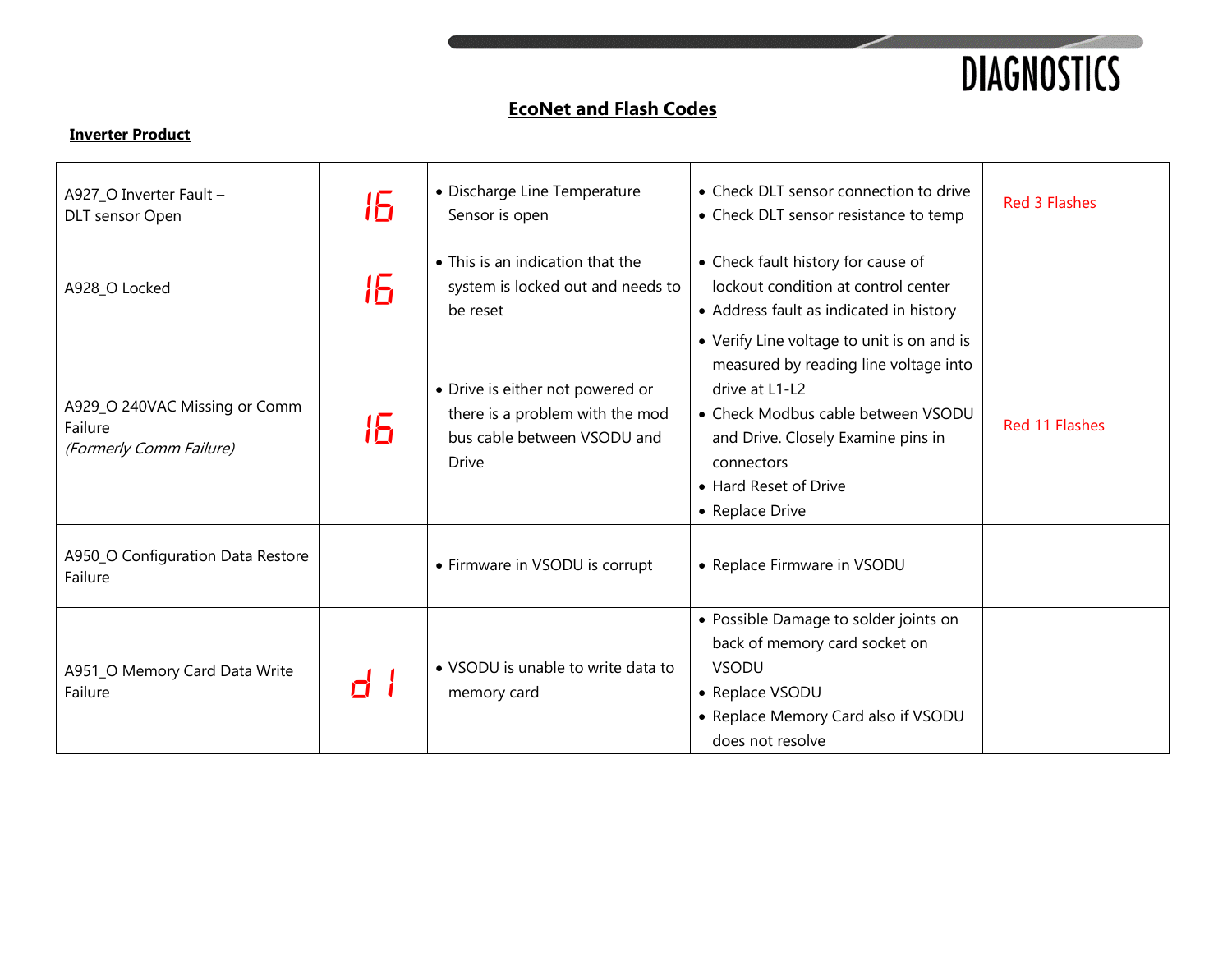

| T952_O Outside Temperature<br><b>Thermistor Failure</b>                                                  | 84 | • Outdoor Temperature Thermistor<br>is either Open, Shorted or Low                                                                      | • Check connection at VSODU<br>• Verify leads to sensor are not<br>pinched, or damaged<br>• Check sensor resistance/temp                               |  |
|----------------------------------------------------------------------------------------------------------|----|-----------------------------------------------------------------------------------------------------------------------------------------|--------------------------------------------------------------------------------------------------------------------------------------------------------|--|
| A953_O Coil Temperature<br><b>Thermistor Failure</b><br>(Formerly called Evap Temperature<br>Thermistor) | 83 | • Coil Temperature Thermistor is<br>either Open, Shorted or Low<br>· Unit will run in cooling mode, but<br>will not run in heating mode | • Check connection at VSODU<br>• Verify leads to sensor are not<br>pinched, or damaged<br>• Check sensor resistance/temp                               |  |
| A954_O Suction Temperature<br><b>Thermistor Failure</b>                                                  | 35 | • Suction Thermistor is either<br>Open, Shorted, or Low<br>· Unit will run in cooling mode but<br>will not run in heating mode          | • Check connection at VSODU<br>• Verify leads to sensor are not<br>pinched, or damaged<br>• Check sensor resistance/temp                               |  |
| T955_O Compressor Temperature<br><b>Thermistor Failure</b>                                               | 니근 | • Suction Thermistor is either<br>Open, Shorted, or Low<br>• Stator heat will not operate                                               | • Check connection at VSODU<br>• Verify leads to sensor are not<br>pinched, or damaged<br>• Check sensor resistance/temp                               |  |
| A956_O Suction Pressure Sensor<br>Failure                                                                | 36 | • Suction Transducer is either,<br>shorted, grounded or open or<br>outside of acceptable range                                          | • Check Transducer using formula<br>• $PSIA = 375*(DCVout/DCVin) - 22.8$<br>$\bullet$ PSIG=PSIA-14.7<br>• Verify Connections at VSODU and<br>Transucer |  |
| T957_O Low Refrigerant Pressure                                                                          |    | • Pressure at Transducer has fallen<br>below settings.<br>• 50 PSIG for Cooling and 15 PSIG<br>for Heating modes                        | • Check Refrigerant Charge<br>• Check for Restrictions in liquid or<br>suction lines, drier, strainers etc.                                            |  |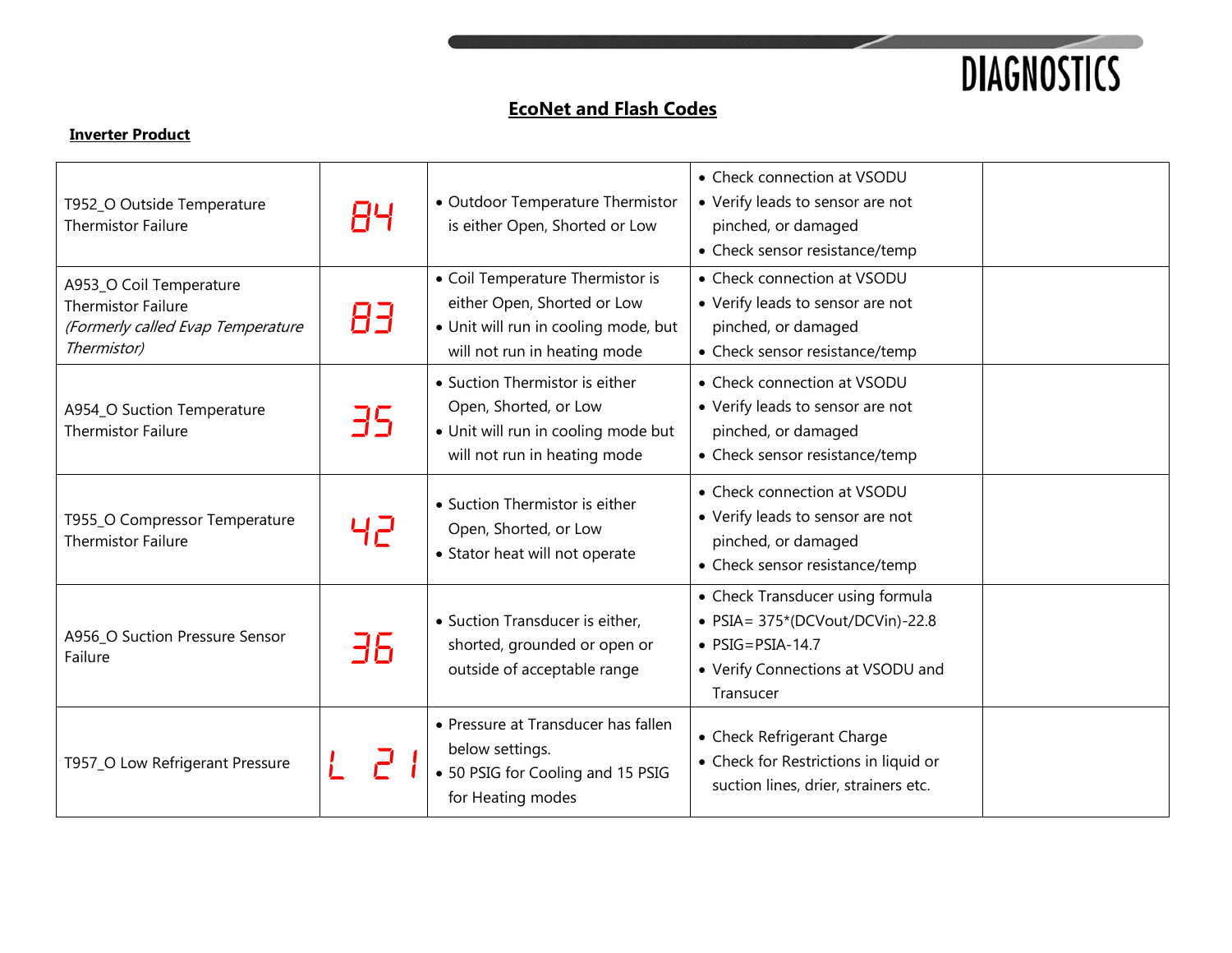

| A957_O Low Refrigerant Pressure                   |               | • System has tripped the low<br>pressure threshold 3 times in one<br>call.<br>· Unit will be locked out for one<br>hour  | • Check Refrigerant Charge<br>• Check for Restrictions in liquid or<br>suction lines, drier, strainers etc.                                                                                                                                                                                |                          |
|---------------------------------------------------|---------------|--------------------------------------------------------------------------------------------------------------------------|--------------------------------------------------------------------------------------------------------------------------------------------------------------------------------------------------------------------------------------------------------------------------------------------|--------------------------|
| T958_O High Refrigerant Pressure                  |               | • System High pressure switch has<br>opened.                                                                             | • Check Refrigerant Charge<br>• Check connection of HPS to Drive                                                                                                                                                                                                                           | <b>Yellow 20 Flashes</b> |
| A958_O High Refrigerant Pressure                  |               | • System High pressure switch has<br>opened 3 times and is locked out<br>for one hour                                    | • Check Refrigerant Charge<br>• Check connection of HPS to Drive                                                                                                                                                                                                                           | <b>Yellow 20 Flashes</b> |
| T959_O Compressor Heater On<br>(Normal Operation) | Flashing<br>H | • Indicated only at control center                                                                                       | • Often times this is a result of short<br>cycling due to envelope protection or<br>pressure switch trips.<br>• Usually related to overcharge<br>conditions<br>• Compressor Sensor not in correct<br>location or not making good surface<br>contact with compressor.<br>• Service Firmware |                          |
| T960_O Compressor Lube<br>Protection              |               | • Compressor Temperature fell<br>below saturated refrigerant<br>pressure indicating liquid is<br>returning to compressor | • Check refrigerant charge<br>• Can happen in extreme cold<br>temperatures when compressor slows<br>down from overdrive                                                                                                                                                                    |                          |